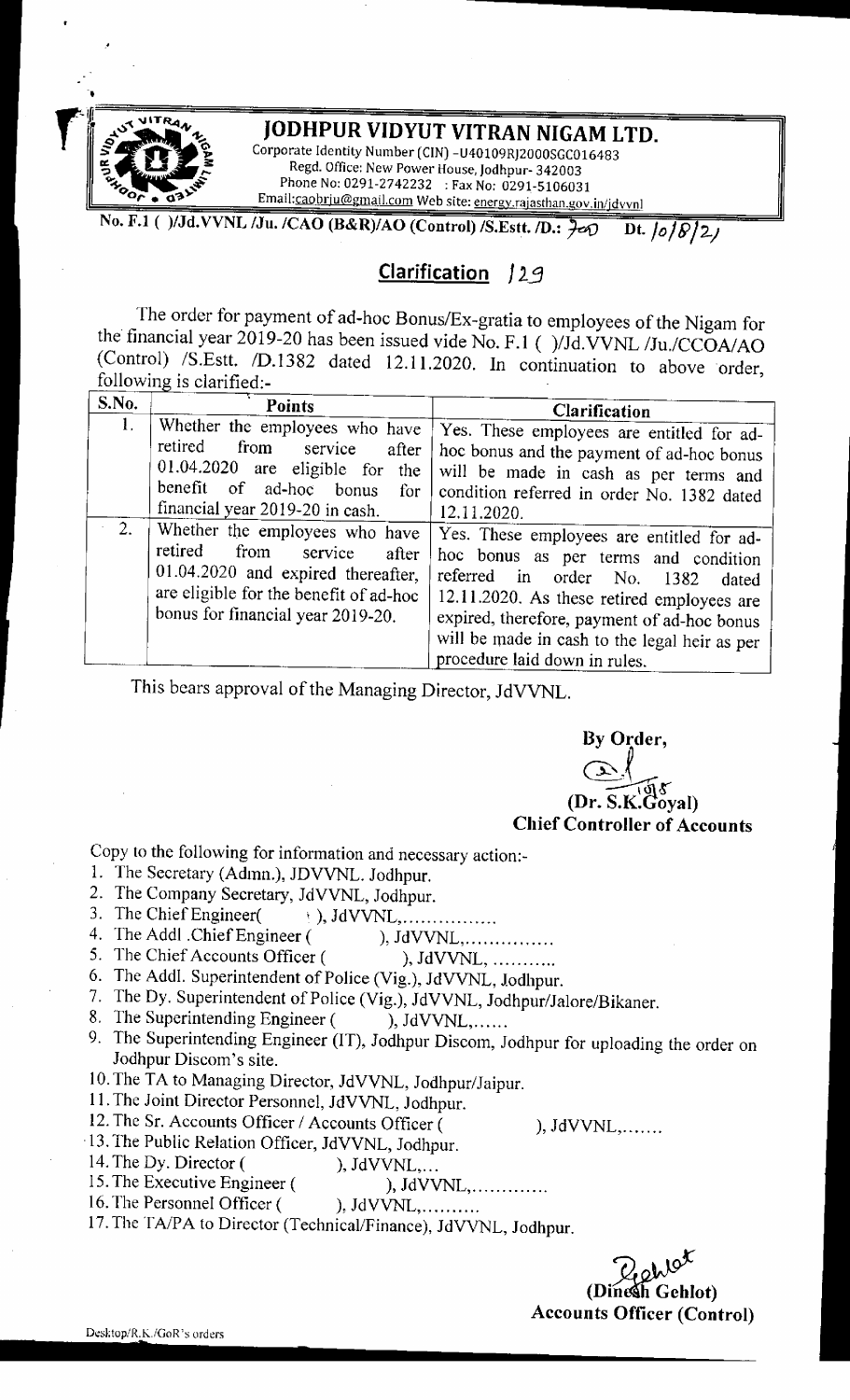

*;f'fi!f)'; \* RAJ AS THAN RAJYA VIDYUT PRASARAN NIGAM LIMITED **:']~o®**  [Corporate Identity Number (CIN): U40109RJ2000SGC016485] ,. ··,;t: *\_i* Regd. Office: V1dyutBhawan, Jyoti Nagor, *J* c.pur -302005 : 1i ,--.\_; -~· I ....**-**. **.,lW5~**  I \,:~;~[ \ --- (AN ISO 9001: 2015 CERTIFIED COMPANY) · ~~



RVPN-F&R No.: **l L(Q'2..** 

# No.: RVPN/ AAO/F&R/F.30 (Pt-III)/D. *0 <sup>q</sup>*

JAIPUR, Dated: 08.04.2021

#### **CLARIFICATION**

The order for payment of ad-hoc Bonus/Ex-gratia to employees of the Nigam for the financial year 2019-20 has been issued vide No. RVPN/ AAO/F&R/F.30 (Pt.- III)/D.160 dated 12.11.2020 (RVPN F&R No. 1377). In continuation to above order, folowing is clarified: -

|                      | Points                                                                                                                                                                                                                                                                                                                                              | Clarification                                                                                                                                                                                                                                                                                                                                                                                                                                                                                                                                                                                                                        |
|----------------------|-----------------------------------------------------------------------------------------------------------------------------------------------------------------------------------------------------------------------------------------------------------------------------------------------------------------------------------------------------|--------------------------------------------------------------------------------------------------------------------------------------------------------------------------------------------------------------------------------------------------------------------------------------------------------------------------------------------------------------------------------------------------------------------------------------------------------------------------------------------------------------------------------------------------------------------------------------------------------------------------------------|
| S.No.<br>(i)<br>(ii) | Whether the employees<br>who have retired from<br>service after 1-4-2020 are<br>eligible for the benefit of<br>ad-noc bonus for financial<br>year 2019-20.<br>Whether the employees<br>who have retired from<br>service after 1-4-2020 and<br>expired thereafter, are<br>eligible for the benefit of<br>ad-hoc bonus for financial<br>year 2019-20. | Yes. These employees are entitled for ad-hoc<br>bonus as per terms and conditions referred in<br>order No. 160 dated 12-11-2020.<br>For these employees 25% of the ad-hoc bonus<br>shall be paid in cash and 75% of the ad-hoc bonus<br>orders will be issued separately.<br>Yes. These employees are entitled for ad-hoc<br>bonus as per terms and conditions referred in<br>order No. RVPN/AAO/ F&R/ F. 30(Pt.-III)/ D.<br>160 dated 12.11.2020 (F&R No. 1377). As these<br>employees are expired, therefore,<br>retired<br>payment of ad-hoc bonus will be made in cash to<br>the legal heir as per procedure laid down in rules. |

This bears approval of the Chairman and Managing Director of the Nigam.

By Order,

By Order,<br>
(Sourabh Bhatt)<br>
Chief Accounts Officer (P&F)

-

Copy to the following for information and circulation in various offices under their jurisdiction and control:-

- 1. The Secretary (Admn.), RVPN, Jaipur.
- 2. The Chief Controller of Accounts: RVPN, Jaipur.
- ,,3\_ The Chief Engineer (PP&D/IT/Procurement/MPT&S/NPP&RA/LD/Contracts). RVPN, Jaipur.
- 4. The Zonal Chief Engineer (T &C), RVPN, Jaipur/ Ajmer/ Jodhpur.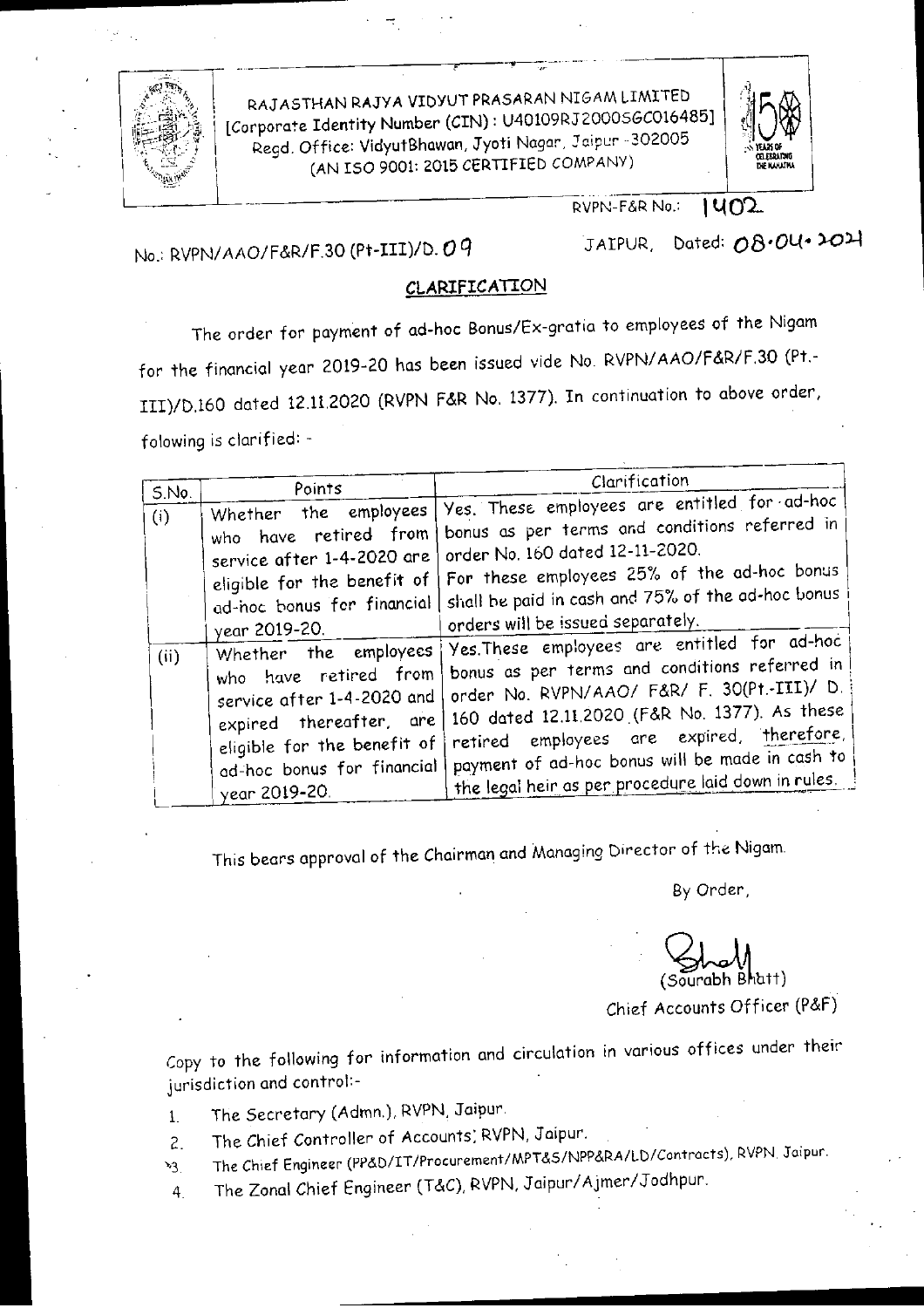- 5. The Zonal Chief Engineer (C.vil), RVPN, Jaipur/ Ajmer/Jodhpur.
- 6. The Chief Personnel Officer, RVPN, Jaipur.
- 7. The Jt. Director (Corporate Affairs) cum Company Secretary, RVPN. Jaipur.
- 8. The Controller of Internal Audit, RVPN, Jaipur.
- 9. The Chief Accounts Officer (A/Cs & W&M/P&C/PP&D/P&F-Cont./EA-Cosh), RVPN, Jaipur
- 10. The Regional Chief Accounts Officer, Jaipur/Ajmer/Jodhpur Zone, RVPN
- 11. The Joint Legal Remembrancer, RVPN, Jaipur.
- 12. The Superintending Engineer (
12. The Superintending Engineer (
12. The Superintending Engineer (
- 13. The Incharge, Data Centre, RVPN, 101, Vidyut Bhawan, Jaipur.
- 14. The Dy. Controller of Accounts (P&F), RVPN, Jaipur.
- 15. The Sr. Accounts Officer (
- 
- 16. The Accounts Officer (
16. The Accounts Officer (
16. The Accounts Officer (
16. The Accounts Officer (
16. The Accounts Officer (
16. The Accounts Officer (
16. The Accounts Officer (
16. The Accounts Officer (
16. Th
	-

- 17. PS to CMD, RVPN, Jaipur.
- 18. PS to Director (Finance/Technical/Operations), RVPN, Jaipur.
- 19. Public Relation Officer, RVPN. Jaipur.
- ZO. Office Order/Master File.

Jaipur.<br>I, Jaipur.<br>(Pawan Kumar Nishad)<br>stt. Accounts Officer (F&R) (Pawan Kumar Nishad) Asstt. Accounts Officer (F&R)

Note: Orders are also available on the Nigam's website www.rvpn.co.in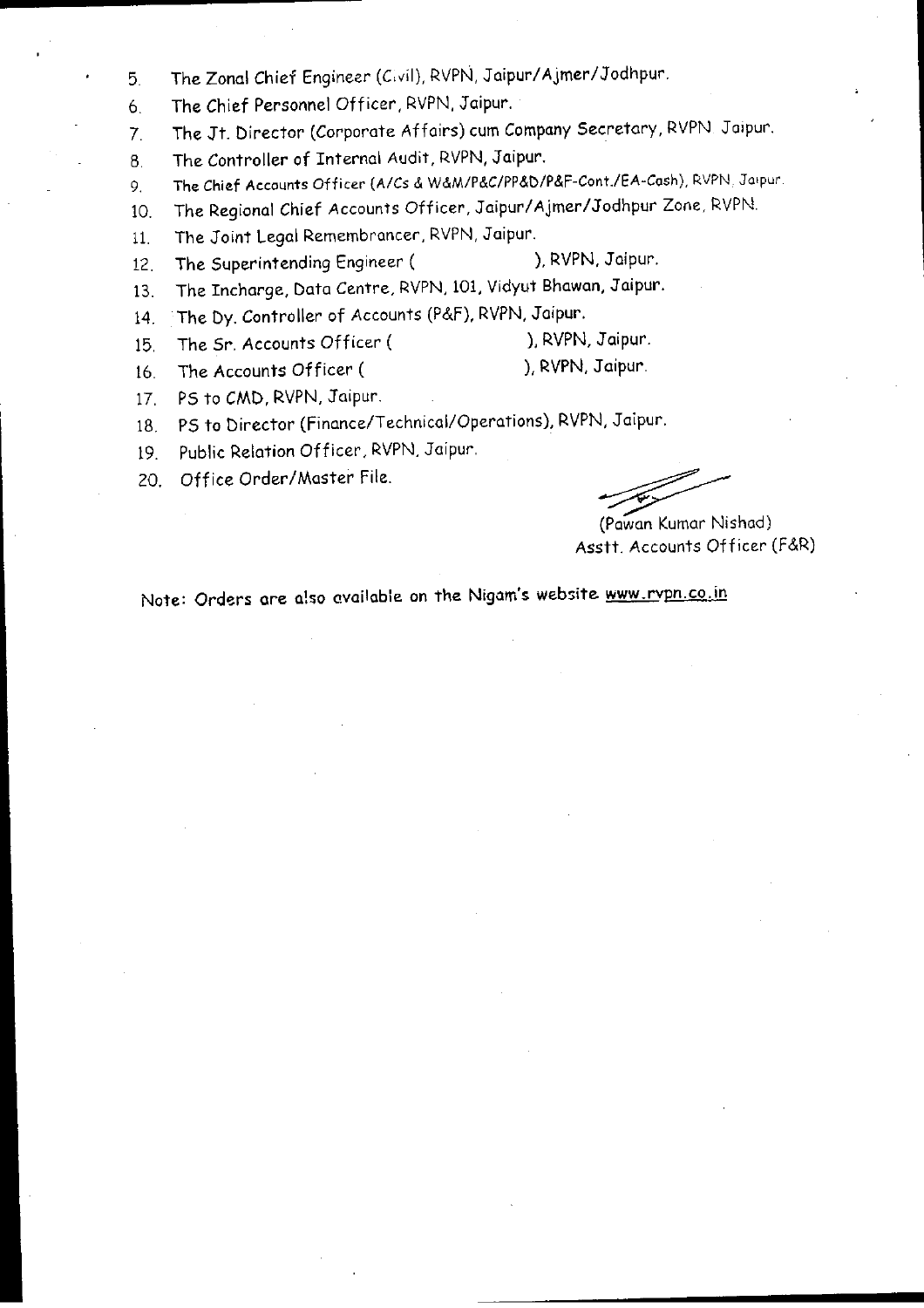

I•

RAJ AS THAN RAJYA VIDYUT PRASARAN NIGAM LIMITED [Corporate Identity Number (CIN) : U40109RJ2000SGC016485] Regd. Office: VidyutBhawan, Jyoti Nager, Jaipur -302005 **(AN** ISO 9001: 2015 CERTIFIED COMPANY)



RVPN-F&R No.: **10** 

No.: RVPN/AAO/F&R/F.30 (Pt-III)/D. 2. **6**  JAIPUR, Dated: $24.05.2021$ 

### **CLARIFICATION**

The order and clarification regarding grant of ad-hoc bonus/ ex-gratia to the employees of the Nigam for the Financial Year 2019-20 was issued vide even number • dated 12.11.2020 (F&R No. 1377) and 08.04.2021 (F&R No. 1402). In continuation of these order and clarification following shall be further clarified:-

| Points                                                    | Clarification                                                                   |  |
|-----------------------------------------------------------|---------------------------------------------------------------------------------|--|
|                                                           | Whether the employees who   In continuation of order dated 12.11.2020 it was    |  |
|                                                           | have retired from service clarified vide clarification dated 08.04.2021 that    |  |
|                                                           | after 1-4-2020 are eligible   for these employees 25% of the ad-hoc bonus shall |  |
|                                                           | for the benefit of ad-hoc   be paid in cash and 75% of the ad-hoc bonus orders  |  |
| bonus for financial year 2019- will be issued separately. |                                                                                 |  |
| 20 in cash.                                               | Now this issue has been re-considered and it is                                 |  |
|                                                           | clarified that payment of ad-hoe bonus to these                                 |  |
|                                                           | retired employees will be made in cash as per terms                             |  |
|                                                           | and conditions of order dated 12.11.2020.                                       |  |

This bears approval of the Chairman and Managing Director of +he Nigam.

(Sourabh Bhatt) Chief Accounts Officer (P&F)

Copy to the following for informatich and circulation in various offices under their jurisdiction and control:-

- !. The Secretary (Admn.), RVPN, Jaipur.
- 2. The Chief Controller of Accounts, RVPN, Jaipur.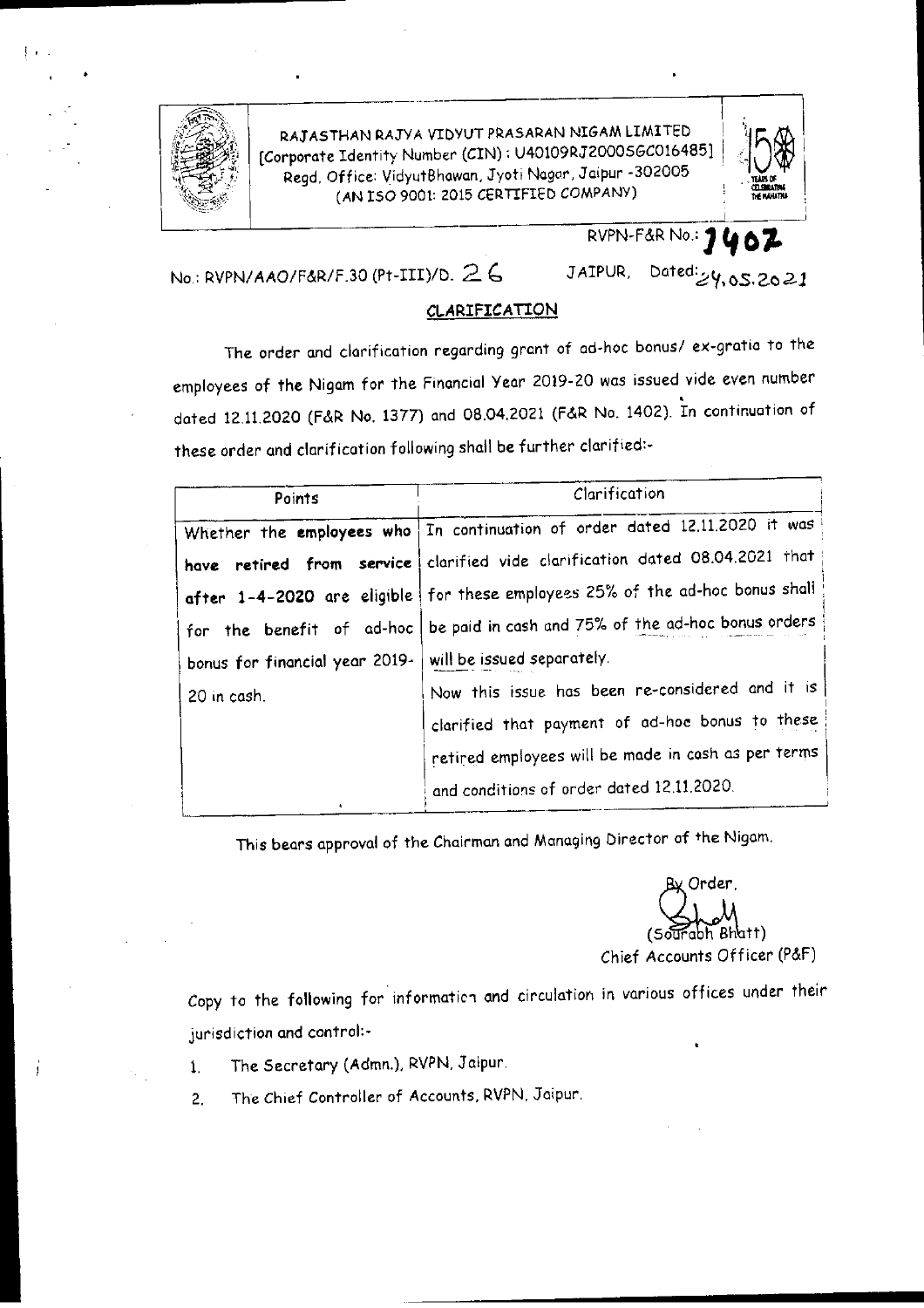- 3. The Chief Engineer (PP&D/IT/Procurement/MPT&S/NPP&RA/LD/Controcts/Civil), RVPN, Jaipur.
- 4. The Zonal Chief Engineer (T&C), RVPN, Jaipur/Ajmer/Jodhpur.
- 5. The Additional Chief Engineer (Civil), RVPN, Jaipur/Ajmer/Jodhpur.
- 6. The, Chief Personnel Officer RVPN, Jaipur.
- 7. The Joint Director Corporate Affairs (cum Company Secretary), RVPN, Jaipc".
- 8. The Controller of Internal Audit, RVPN, Jaipur.
- 9. The Chief Accounts Officer (A/Cs & W&M/P&C/PP&D/P&f-Cont./EA-Cash), RVPN, Jaipur.
- 10. The RCAO, RVPN, Jaipur/Ajmer/Jodhpur Zone, RVPN, Jaipur/Ajmer/Jodhpur.
- 11. The Joint Legal Remembrancer, RVPN, Jaipur.
- 12. The Joint Director Personnel, RVPN, Jaipur.
- 13. The Superintending Engineer (
), RVPN, Jaipur.
- 14. The Incharge, Data Centre, RVPN, Chambal GSS, Hawa Sarak, Jaipur.
- 15. The Dy. Controller of Accounts (P&F), RVPN, Jaipur.
- 16. The Sr. Accounts Officer ( ). RVPN, Jaipur.
- 17. The Accounts Officer ( ). RVPN, Jaipur.
- 18. The PRO, RVPN, Jaipur.
- 19. PS to CMD, RVPN, Juipur.
- 20. PS to MD, RUVN/RVUN/JVVNL/JdVVNL;AVVNL.
- 21. PS to Director (finance/Technical/Operations), RVPN, Jaipur.
- 22. Office Order/Master File.

( Jaipur.<br>Pawan Kumar Nishad)<br>. Accounts Officer-I (F&R) Asstt. Accounts Officer-I (F&R)

Note: Orders are.also available on the Nigam's **website** www.eneray.rajasthan.gov.in/ rvpn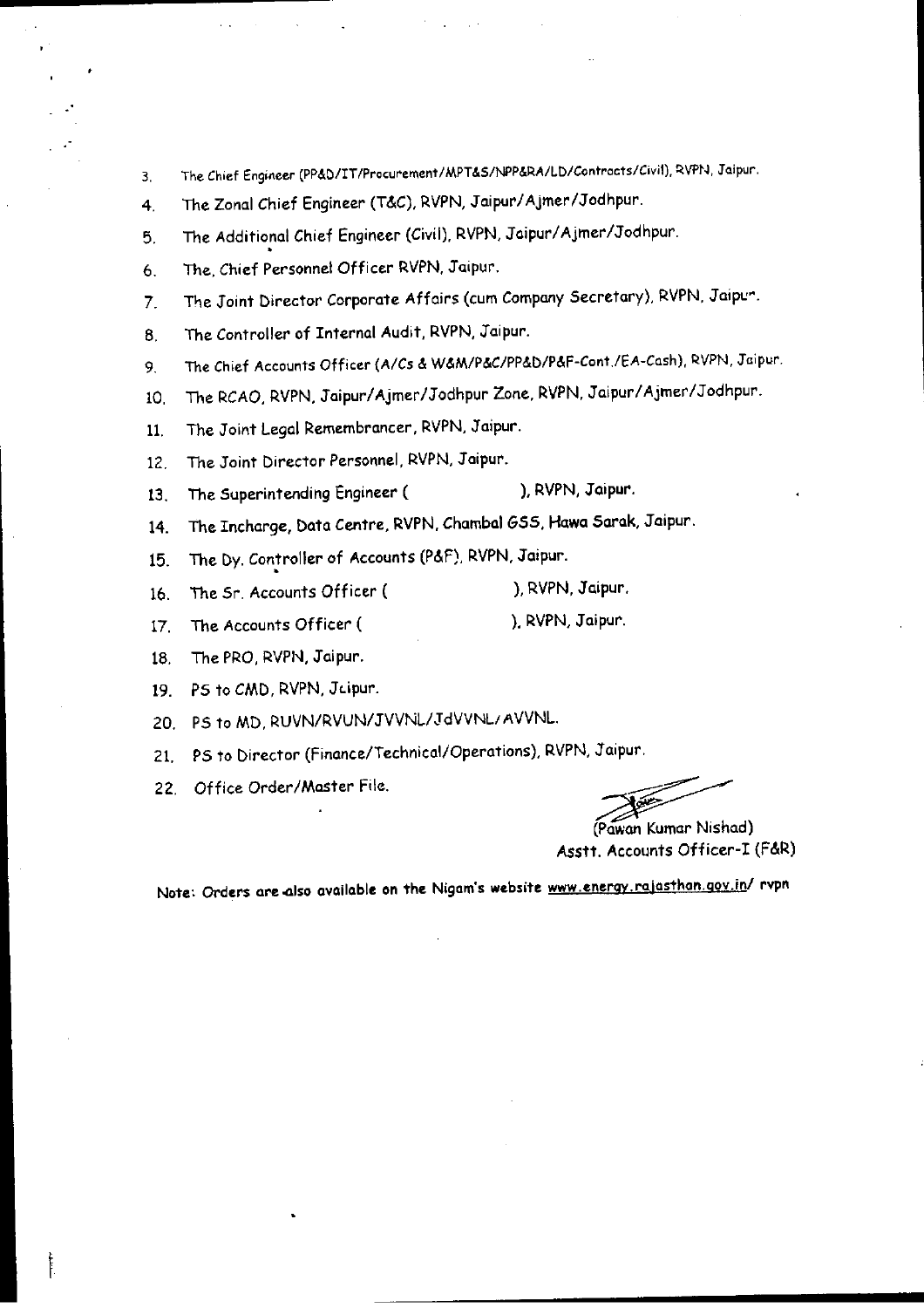## AVVNL-Rule-964



AJMER VIDYUT VITRAN NIGAM LIMITED

Corporate Identification Number (CIN)-U40109RJ2000SGC016482 Regd, Off. Vidyut Bluwan, Panchsheel Nagar, Makarwali Road, Apner-305004



#### Dated  $1706800$ NL/CAO(ERB)/AO(ECR)/F!/OO/D. 90.

## **CLARIFICATION**

The order for payment of ad-hoc Bonus/Ex-gratia to employees of the Nigam for the tinancial year 2019-20 has been issued vide No. AVVNL/CAO(ERB)/AAO(ECR)/F-11/OO/13-3137 dated 12.11.2020 (AVVNL-Rule-936). In continuation to above order, following is clarified:-

| <b>S.No.</b> | Points                                                                                                                                                                         | <b>Clarification</b>                                                                                                                                                                                                                                                                                                                                                                                                       |
|--------------|--------------------------------------------------------------------------------------------------------------------------------------------------------------------------------|----------------------------------------------------------------------------------------------------------------------------------------------------------------------------------------------------------------------------------------------------------------------------------------------------------------------------------------------------------------------------------------------------------------------------|
|              | Whether the employees who have retired<br>from service after 01.04.2020 are eligible<br>for the benefit of ad-hoc bonus for financial<br>vear 2019-20.                         | Yes. These employees are entitled for ad-hoc<br>bonus as per terms and conditions referred in<br>order no. AVVNL/CAO(ERB)/AAO(ECR)/F-<br>H/OO/D-3137 dated 12.11.2020 (AVVNL-<br>Rule-936).<br>dated<br>continuation of above order<br>ln.<br>12.11.2020 it is clarified that payment of ad-<br>hoc bonus to these retired employees will be<br>made in eash as per the terms and conditions<br>of order dated 12.11.2020. |
| $2^{\circ}$  | Whether the employees who have retired<br>from service after 01.04.2020 and expired<br>thereafter, are eligible for the benefit of<br>ad-hoc bonus for financial year 2019-20. | Yes, These employees are entitled for ad-hoc<br>bonus as per terms and conditions referred in<br>order no. AVVNL/CAO(ERB)/AAO(ECR)/F-<br>H/OO/D-3137 dated 12.11.2020 (AVVNL-<br>Rule-936). As these retired employees are<br>expired, therefore, payment of ad-hoc bonus<br>will be made in eash to the legal heir as per<br>procedure laid down in rules.                                                                |

This bears approval of the Managing Director, AVVNL, Ajmer.

By Order Fer (F.RB) **Chief Accounts Of** AVVNL, Ajmer

Pape 114

Copy to the following for information and circulation in various offices under their jurisdiction and control:-

- 1. The Chief Controller of Accounts, AVVNL, Ajmer.
- 2. The Zonal Chief Engineer (AZ / UZ / JJZ ), AVVNL, Ajmer/IJdaipur/JJN.
- 3. The Chief Engineer (HQ/MM/Project/), AVVNL, Ajmer.
- 4. The Chief Accounts Officer (EA&Cash/IA MM), AVVNL. Agmer.
- 5. The Secretary (Admn.), AVVNL, Ajmer,

On CAO (E8.3), AVVNL; Ajmer Phone: 0145-2644516, Fax 2644537, Bonad-saccer biograms com Wedestroling Jensity, ransmon gov into val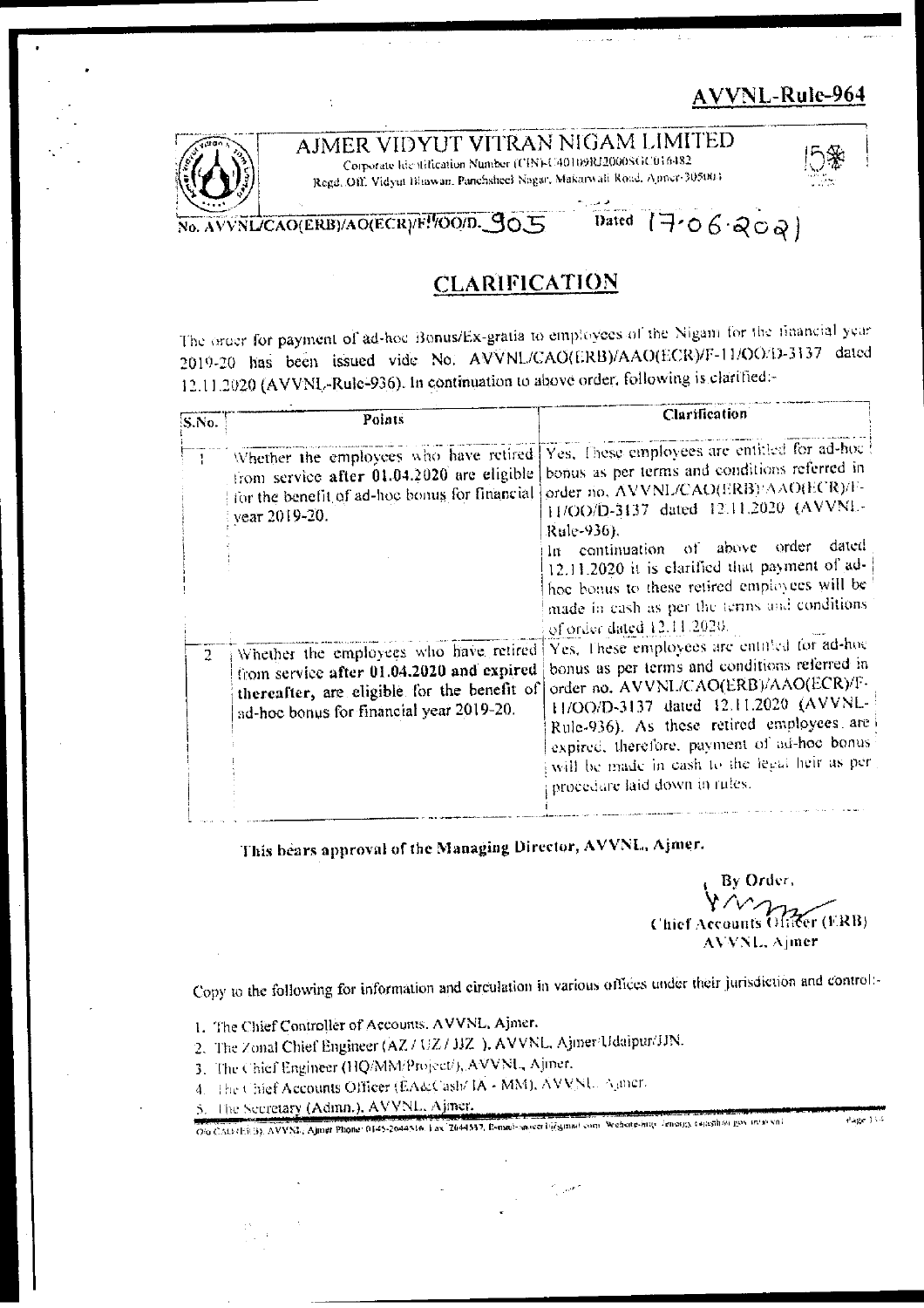- 6. The solar Director Personnel, AVVNL Ajmer.
- 
- 7. The Zonal Sr. Accounts Officer (AZ / UZ / JJZ ), AVVNL, Ajmer/Udaipur/JJN.
- 8. The Sr. Accounts Officer (ACC/CPC/MM/ Comml./Vigilance), AVVNL, Ajmer. 9. The Superintending Engineer (Civil /Plan /MM /O&M /M&P /TW /RGGVY/ADC /ACC /vigilance), AVVNI., Ajmer/ Bhilwara/ Nagaur/ Udaipun/ Chittorgarh/ Banswara/Rajsamand/ Jhunjhunu/ Sikar/
- 10.The Superintending Engineer (IT) A VVNL Ajmer, with the request to upload it at Nigam's website.
- 11. The Company Secretary, AVVNL/RRVPNL, Ajmer/Jaipur.
- 12. The Dy. Director of Personnel (HQ), AVVNL, Ajmer.
- 13.The Dy: Director of Personnel (AZ / UZ / JJZ ), AVVNL, Ajmer/Udaipur/ Jhunjhunu.
- 14.The Dy. Secretary (Pension), AVVNL, Ajmer,
- 15.The Accounts Officer/(O&M/ A/cs/ EA/IA/ADC/Pension), AVVNL.Corporate office Ajmer/ Bhilwara/ Nagaur/ Udaipur/ Chittorgarh/ Banswara/ Rajsamand / Sikar /JJN/ Pratapgarh / Dungarpur. 16.The Assistant Secretary (Pension), AVVNL, Ajmer.
- 
- 17.The Assistant Accounts Officer (Estt, /Rev.), AVVNL, Ajmer.
- 18.The Personnel Officer (O&M/CO), AVVNL. Ajmer/ Bhiiwara/ Nagaur/ Udaipur Cintorgarh/ Banswara/Rajsamand/ Jhunjhunu/ Sikar/ Dungarpur/ Pratapgarh, 19. The Public Relation Officer, AVVNL, Ajmer.
- 
- 20.The P.A. To Managing Director, AVVNL, Ajmer Jaipur,
- 21. The P.A. To Director (Finance/Technical), AVVNL, Ajmer.

**Accounts Officer (ECR)**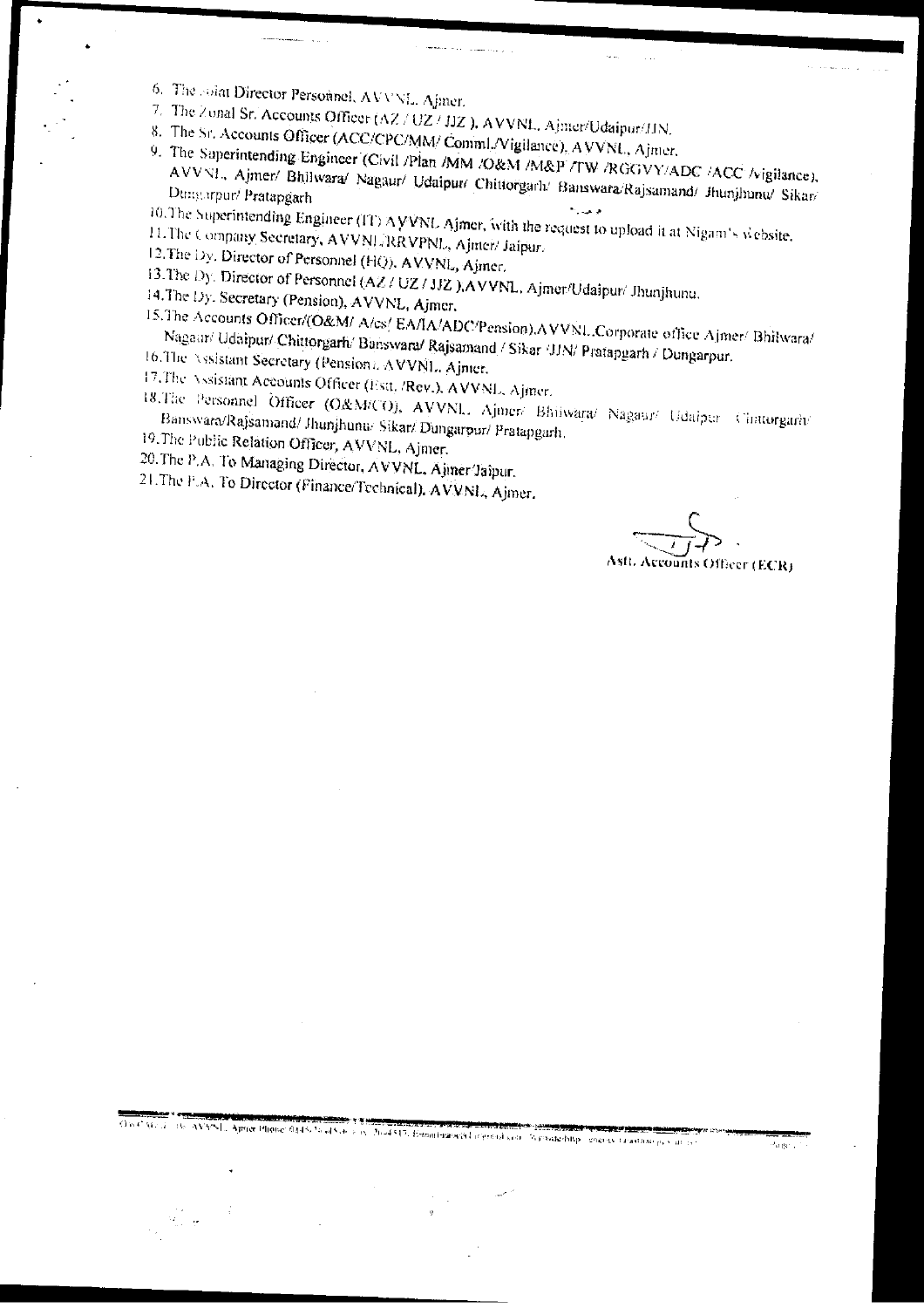

•

'

# JPD/Rules- ® **JAIPUR VIDYUT VITRAN NIGAM LIMITED**

CIN: U40109RJ2000SGC016486

• (A Government of Rajasthan Undertaking) .

Office: New Shed no. 3, Old Power House Premises, Near Ram Mandir,

B.1nipark, Jaipur- 302006. Email: caofa@jvvnl.\_org /Website: htlp://em•rg, 1 .rajllsth:111.go,1,iu/j\•nil No, .IPD/CAO(IA)/AAO/lfoles/F. 97 *ID. og4* 

 $J$ aipur, dated:  $\frac{I}{I}$ :// $\frac{I}{I}$ 

*1392.* 

## **Clarification**

The order for paymen of ad-hoc Bonus/Ex-gratia to employees of the Nigam for the financial year 2019-20 has been issued vide No. JPD/CAO(IA)/AAO/Rules/F.97  $\sim$  5704 dated 12.11.2020 (JPD/Rules-1346). In continuation to above order, following is clarified: -

| S.No | <b>Points</b>                                                                                                                                                                    |                                                                                                                                                                                                                                                                                                    |  |
|------|----------------------------------------------------------------------------------------------------------------------------------------------------------------------------------|----------------------------------------------------------------------------------------------------------------------------------------------------------------------------------------------------------------------------------------------------------------------------------------------------|--|
|      |                                                                                                                                                                                  | Clarification                                                                                                                                                                                                                                                                                      |  |
| 1.   | Whether the employees who have<br>retired from service after 1-4-.<br>2020 are eligible for the benefit of<br>ad-hoc bonus for financial year<br>2019-20 in eash.                | Yes. These employees are entitiled for ad-hoc<br>bonus and the payment of ad-hoc bonus will be<br>made in cash as per terms and condition referred in<br>order No. 3704 dated 12-11-2020.                                                                                                          |  |
| 2.   | Whether the employees who have<br>retired from service after 1-4-<br>2020 and expired thereafter, are<br>eligible for the benefit of ad-hoc<br>bonus for financial year 2019-20. | Yes. These employees are entitiled for ad-hoc<br>bonus as per terms and condition referred in order<br>No. 3704 dated 12-11-2020. As these retired<br>employees are expired, therefore, payment of ad-<br>hoc bonus will be made in cash to the legal heir as<br>per procedure laid down in rules. |  |

This bears approval of the Managing Director, JVVNL. •

By order,

(Dr. R .P.Gupta) order,<br>order,<br>P.Gupta)<br>unts Officer (IA)

 $\cdot$   $^{\frac{7}{3}}$  $\mathcal{F}_\mathcal{F}$ 

## **Chief Accounts Officer (IA)**

Copy submitted/forwarded to the following for information and circulation in various offices under their jurisdiction and control: -

- 
- I. The Chief Engineer/Zonal Chief Engineer ( ), JPD, 2. The Chief Controller of Accounts/Chief Personnel Of 3. The Dy. Chief Engineer ( ), JPD. 2. The Chief Controller of Accounts/Chief Personnel Officer, JPD, Jaipur 3. The Dy. Chief Engineer  $($ ), JPD,
- 
- 4. The Dy. Chief Engineer ( $\rightarrow$ ), JPD,<br>4. The Chief Accounts Officer (FM-W&M/ R&B) JPD, Jaipur.<br>5. The Secretary (Admn)/Compaign
- 5. The Secretary (Admn.)/Company Secretary, JPD, Jaipur.
- The Addl. Superintendent of Police (Vig.), JPD, Jaipur.
- 7. The Sr. Accounts Officer ( $\rightarrow$ ) Dy. Director of Personnel ( $\rightarrow$ ), JPD,
- 
- 9. The Superintending Engineer ( $\mu$ ,  $\nu$ y, Duccantor Fersonner ( $\mu$ ,  $\mu$  $\nu$ ,  $\mu$ ,  $\nu$ ,  $\mu$ ,  $\nu$ ).<br>9. The Superintending Engineer (IT), JPD, Jaipur. He is requested to upload this order indicating JPD/Rules No. on the Jaipur Discom's website. 10. The Accounts Officer/Asstt. Accounts Officer  $($ ), JPD,
- 11. T.A. to MD, JVVNL, Jaipur.
-